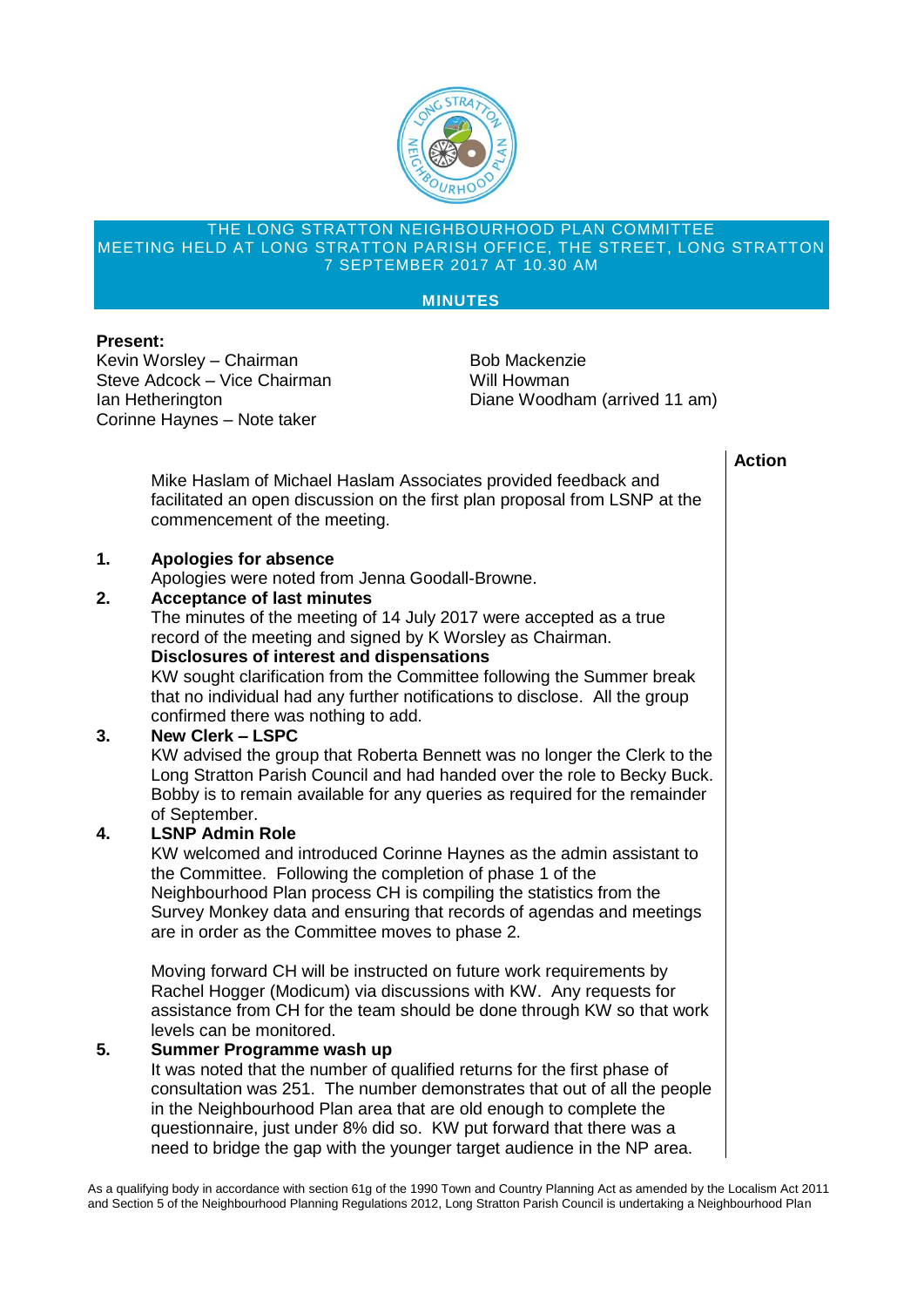| 6. | KW advised the breakdown of the questionnaire collection from the<br>summer period:<br>South Norfolk on Show - 31<br>Coop $(9.30 - 12.15) - 27$<br>Stratton St Michael Church Fete - 17<br>Mayfield's Fete $(2-4.30 \text{ pm}) - 16$<br>Village Hall Consultation - 160<br><b>Locality Works agreement</b><br>KW explained that under the guidance of Rachel Hogger the LSNP applied<br>for funding for:<br><b>SHMAR (Strategic Housing Market Assessment Report)</b><br>Master planning - The development of Town Centre Policy.                                                                                                                                                                                                                                                                                                                                                                                                                                                                                                                                                                                 |                                   |
|----|--------------------------------------------------------------------------------------------------------------------------------------------------------------------------------------------------------------------------------------------------------------------------------------------------------------------------------------------------------------------------------------------------------------------------------------------------------------------------------------------------------------------------------------------------------------------------------------------------------------------------------------------------------------------------------------------------------------------------------------------------------------------------------------------------------------------------------------------------------------------------------------------------------------------------------------------------------------------------------------------------------------------------------------------------------------------------------------------------------------------|-----------------------------------|
|    | The LSNP has been successful in achieving grants/funding to support the<br><b>SHMAR and the Master Plan.</b><br>It was noted that Ben Castell of AECOM had been nominated as our<br>Master Plan contact along with a colleague. First aim is to have<br>Ben Castell visit Long Stratton and undertake a Neighbourhood Walk with<br>the Committee and then to have a discussion with the group. The findings<br>and knowledge gained from the first visit will be shared with RH and then<br>feed into the second stage of the NP. KW put forward that it was time for<br>the individual members to take their respective sections and start to think<br>objectively about where and what is required for the NP.<br>The SHMAR will be undertaken by Ivan Tennant of Plan Urban Projects<br>Limited. The focus of the SHMAR is for the exact requirements of Long<br>Stratton in terms of housing to be determined and defined for incorporation<br>into the NP.<br>Reference was made to the locality report issued by KW to all, 'Locality<br>Technical Support Applicant Agreement.' The Committee were asked to |                                   |
| 7. | familiarise themselves with its contents.<br><b>Invite to Aylesbury</b><br>KW informed the Committee that Mike Rigby through 'How Should Norfolk<br>Grow' had issued an invite to the team to attend a Housing Conference (on<br>18/9/17) sponsored by NacSBA (The National Custom and Self Build<br>Association) in Aylesbury. The similarities between Aylesbury and Long<br>Stratton meant the day could prove beneficial to the group moving forward.<br>KW asked who would like to attend:<br>IH attending as housing lead<br>KW to attend<br><b>BM</b> to attend<br>SA to seek time-off from other position to attend. It was agreed if SA could<br>not secure time off DW would attend instead.<br>WH - to ascertain if can attend and will if possible.                                                                                                                                                                                                                                                                                                                                                    | KW/IH/BM<br>SA or DW<br><b>WH</b> |
| 8. | IH to circulate email for the conference to all to register their attendance.<br>It was agreed that funding would be available to reimburse for two vehicles<br>to travel to the conference (mileage at duty rate) plus subsistence costs for<br>the day.<br><b>Printing Solutions</b><br>KW outlined a proposal to be taken to the LSPC on Monday 11 September<br>2017, to see the LSPC rent a laser/copier for the PC office. It was noted<br>that as the NP progresses the use of a laser printer will be invaluable to<br>the Committee and the delivery of the final outcome.<br>It was suggested that LSPC would rent the machine and charge back the<br>copies and printing costs to the LSNP on a price per copy tariff. SA and<br>DW agreed the proposal and its presentation to the LSPC meeting.                                                                                                                                                                                                                                                                                                        | <b>IH</b>                         |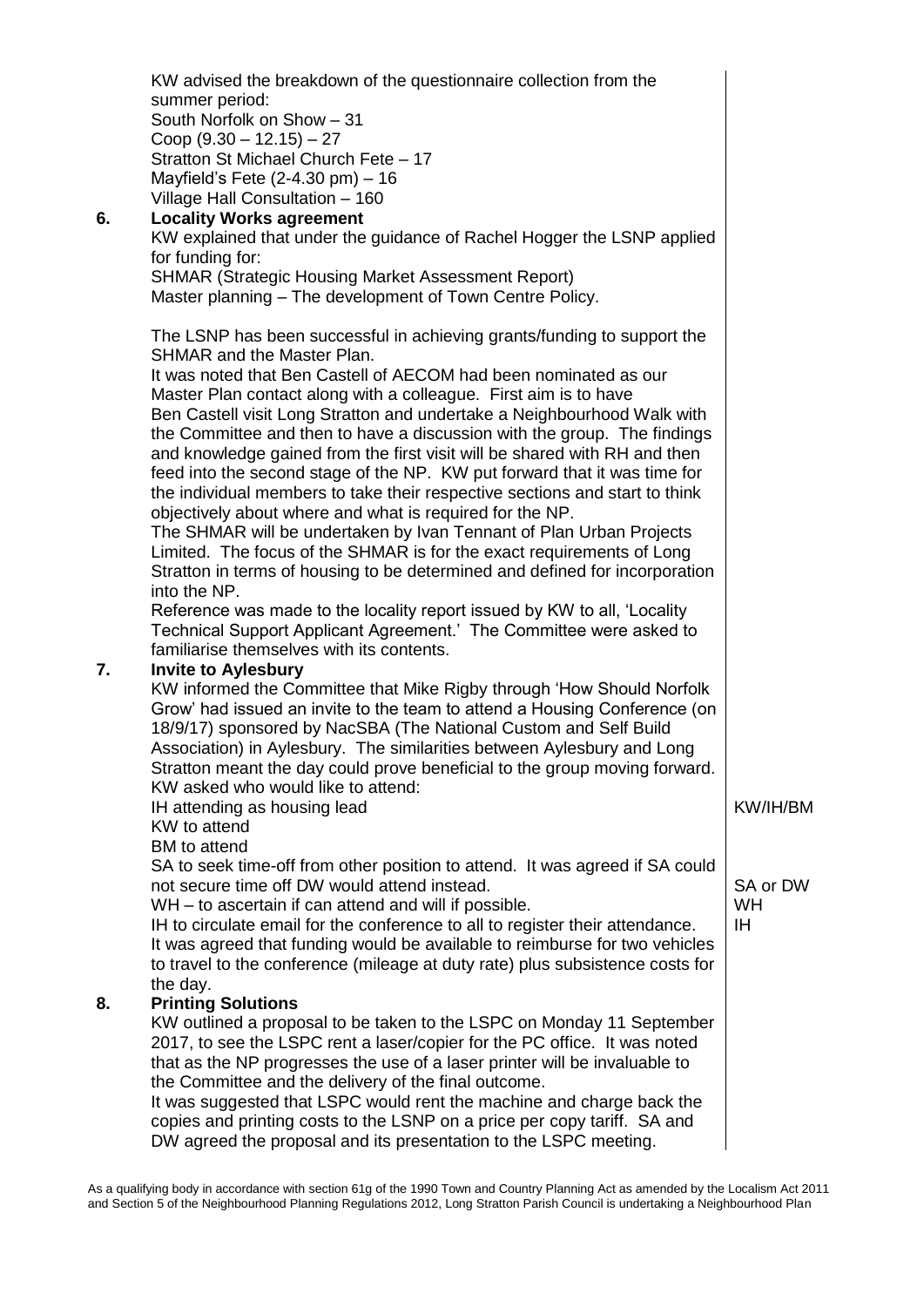| 9.  | It was agreed and noted that SA would be reimbursed for printing costs<br>pertaining to the production of A3 printing relating to the survey statistics<br>for display boards.<br>Next programmed visit by expert<br>KW sort the dates of three days when Ben Castell of AECOM could be<br>hosted by LSNP to commence work on the Master Plan (for Village<br>Centre.) The first date was requested to be prior to<br>2 October 2017 when the developers are to hold their second consultation<br>event.                                                                                                           |                     |
|-----|--------------------------------------------------------------------------------------------------------------------------------------------------------------------------------------------------------------------------------------------------------------------------------------------------------------------------------------------------------------------------------------------------------------------------------------------------------------------------------------------------------------------------------------------------------------------------------------------------------------------|---------------------|
|     | Suggested dates (in order of preference):<br>Thursday 21 September 2017<br>Thursday 28 September 2017<br>Tuesday 26 September 2017                                                                                                                                                                                                                                                                                                                                                                                                                                                                                 |                     |
|     | The first day would consist of a Walk around the village with the<br>Committee followed by a discussion.<br>Once a date is confirmed RH will be informed of the date and to attend as<br>required. To keep costs of out of county professional to the agreed plan<br>RH will exclude herself from visits if deemed not necessary.                                                                                                                                                                                                                                                                                  |                     |
| 10. | Web Monkey Data Presentation for All Group Meeting<br>CH distributed figures for end of Phase 1. It was noted that the same<br>method had been used to display the data (pie charts) as last time to avoid<br>confusion and questions from other parties.<br>CH is working on 'What you said' questions from Survey Monkey and will<br>provide a list as previously displayed on the card display boards. KW<br>noted that all the data and subsequent updates will become a part of the                                                                                                                           |                     |
|     | finished article for presentation to the Inspector.<br>CH to discuss the inclusion of the % breakdown for each pie chart on the<br>reverse side with RH.                                                                                                                                                                                                                                                                                                                                                                                                                                                           | <b>CH</b>           |
| 11. | <b>Press Working Group</b><br>KW read a press release to the group. The press release is being<br>confirmed with LSPC/Norfolk Homes and Norfolk Land/BT Open Reach.<br>Following the Parish Council meeting Monday 11 September 2017 when<br>the draft is given full Council acceptance there will be an immediate<br>release.<br>KW put forward an idea from CH to set up and maintain a set of display<br>boards for permanent display around the village. The boards could be<br>used to advise residents of the 'Current Position' with the plan and updates<br>on progress and what is next.                  |                     |
|     | It was agreed that consideration should be given to the best place to<br>display the boards, but in principle the idea was accepted.                                                                                                                                                                                                                                                                                                                                                                                                                                                                               |                     |
| 12. | CH to design the content for the boards and gain approval from the<br>Committee for their use.<br>KW also suggested a regular page slot in the Sexton's wheel to maintain<br>interest and update residents.<br>In order to maintain momentum and garner support the creation of a Press<br>Working Party was agreed. Members of the group are to be;<br>Kevin Worsley/Bob Mackenzie/Ian Hetherington/Corinne Haynes. KW to<br>approach Mike Rigby with a view to his support of the group and additional<br>guidance to ensure 'Good News Articles' are posted to the correct forums.<br><b>Any Other Business</b> | <b>CH</b>           |
| i)  | WH enquired as to the possibility of specifying that any Health Centre<br>created via the LSNP could be run as a 'not for profit' concern. WH to                                                                                                                                                                                                                                                                                                                                                                                                                                                                   | WH/DW/<br><b>KW</b> |

As a qualifying body in accordance with section 61g of the 1990 Town and Country Planning Act as amended by the Localism Act 2011 and Section 5 of the Neighbourhood Planning Regulations 2012, Long Stratton Parish Council is undertaking a Neighbourhood Plan